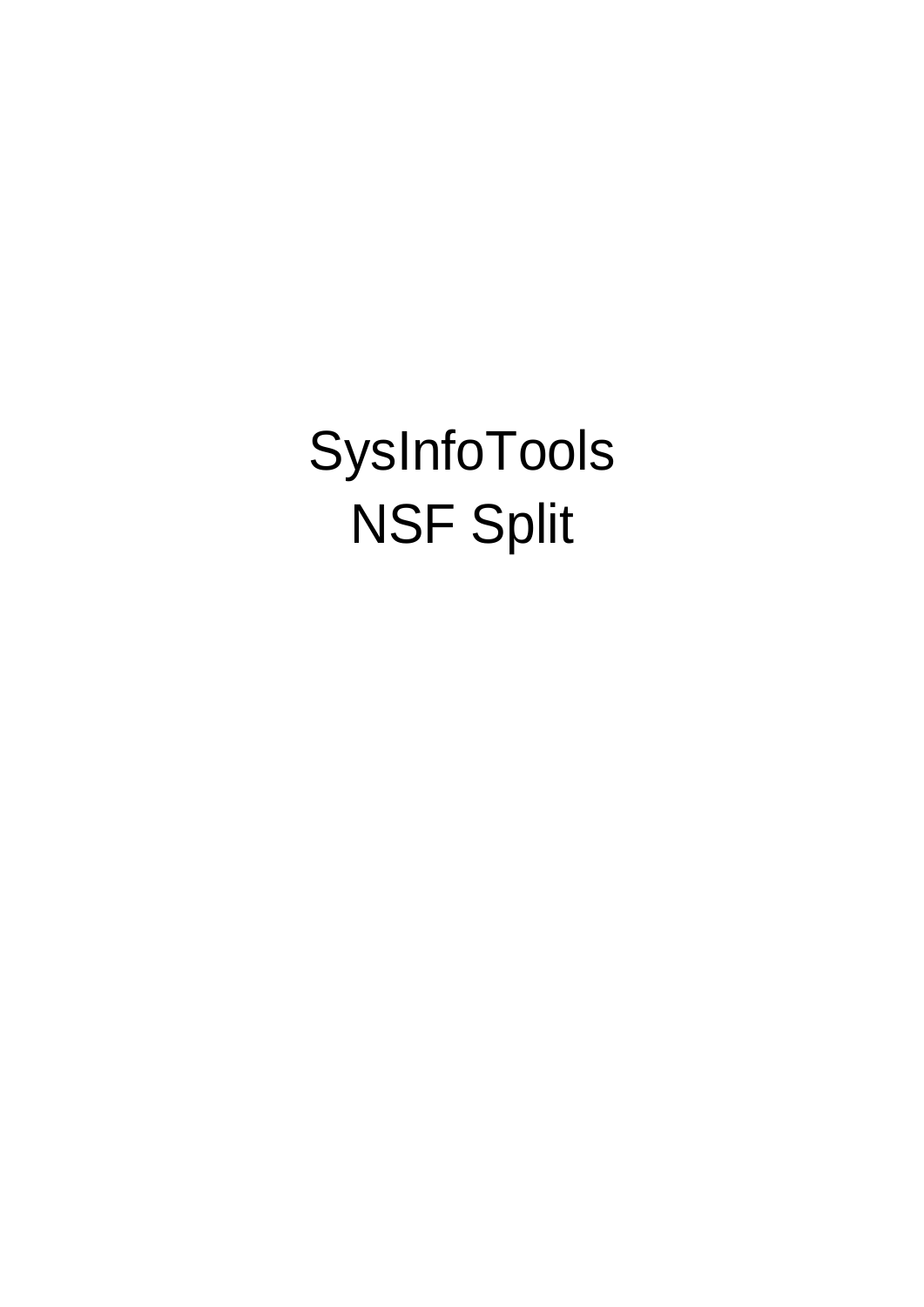# **Table of Contents**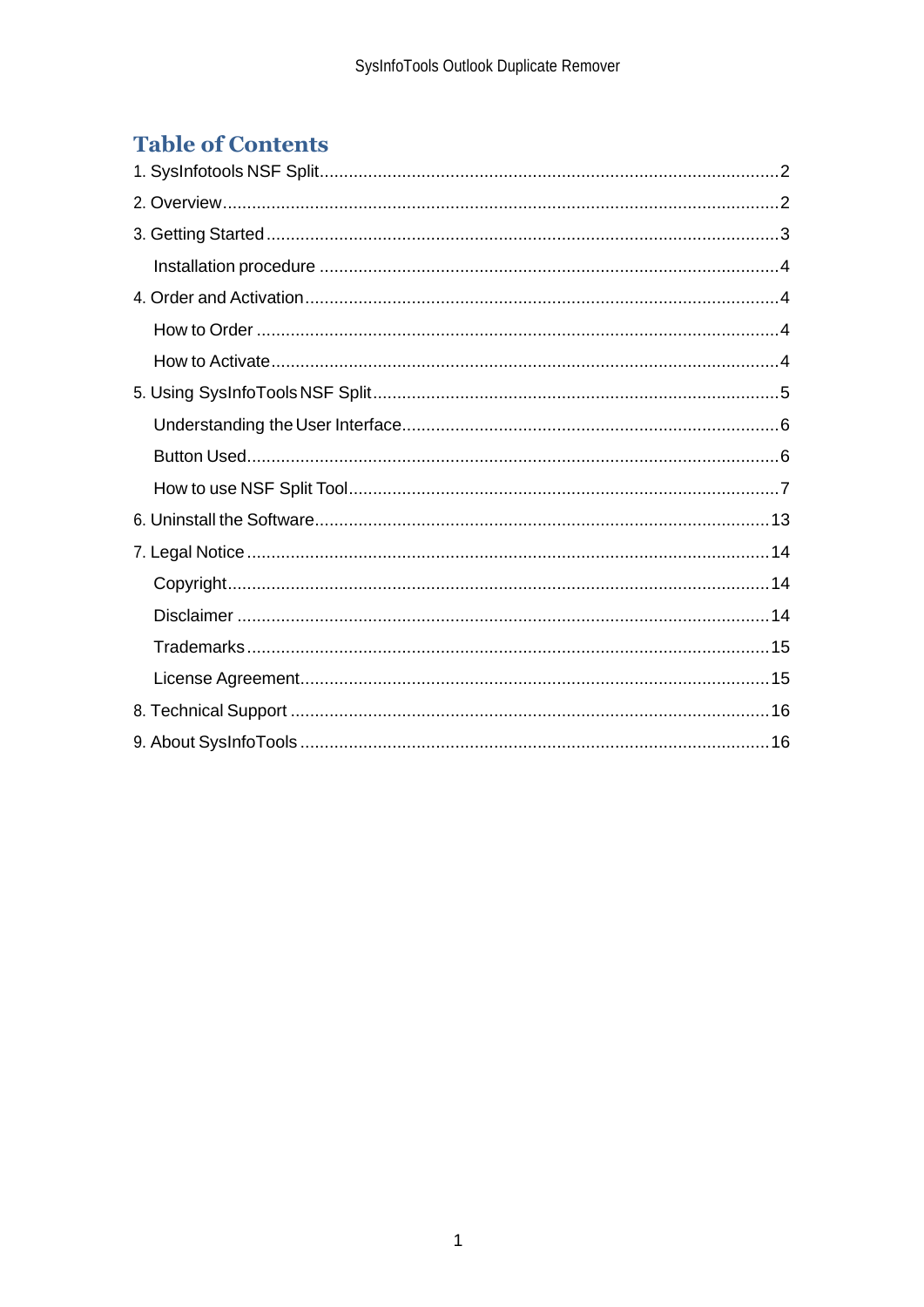# <span id="page-2-0"></span>**1. SysInfotools NSF Split**



## <span id="page-2-1"></span>**2.Overview**

Seeking for a tool to split Lotus Notes archive database in order to reduce NSF file size? Get a comprehensive SysInfoTools NSF Split™ tool here, the only solution available in the market!. Software is smartly designed to split a large sized Lotus Notes database into multiple NSF files in a very safe mode. The NSF Splitter tool offers you three different mode to break the Lotus Notes archive database i.e. you can split nsf file on the basis of **Date, Sender's Email Id and Size** of NSF file.

Key features of SysInfoTools NSF Split Tool are:

- Splits Lotus Notes **Mailbox, Contacts and Archive files** into multiple parts.
- Reduce Lotus Notes archive database **by size**, **by date** and **by sender's email ID**.
- Creation of **single** or **separate** NSF files as per date range features.
- **Easy to Use** and **Reliable** software to split Lotus Notes NSF files.
- Provides **independent saving** of new NSF database files at userdefined location.
- Compatible with **Windows OS 10** & **IBM Notes 9** or its below version.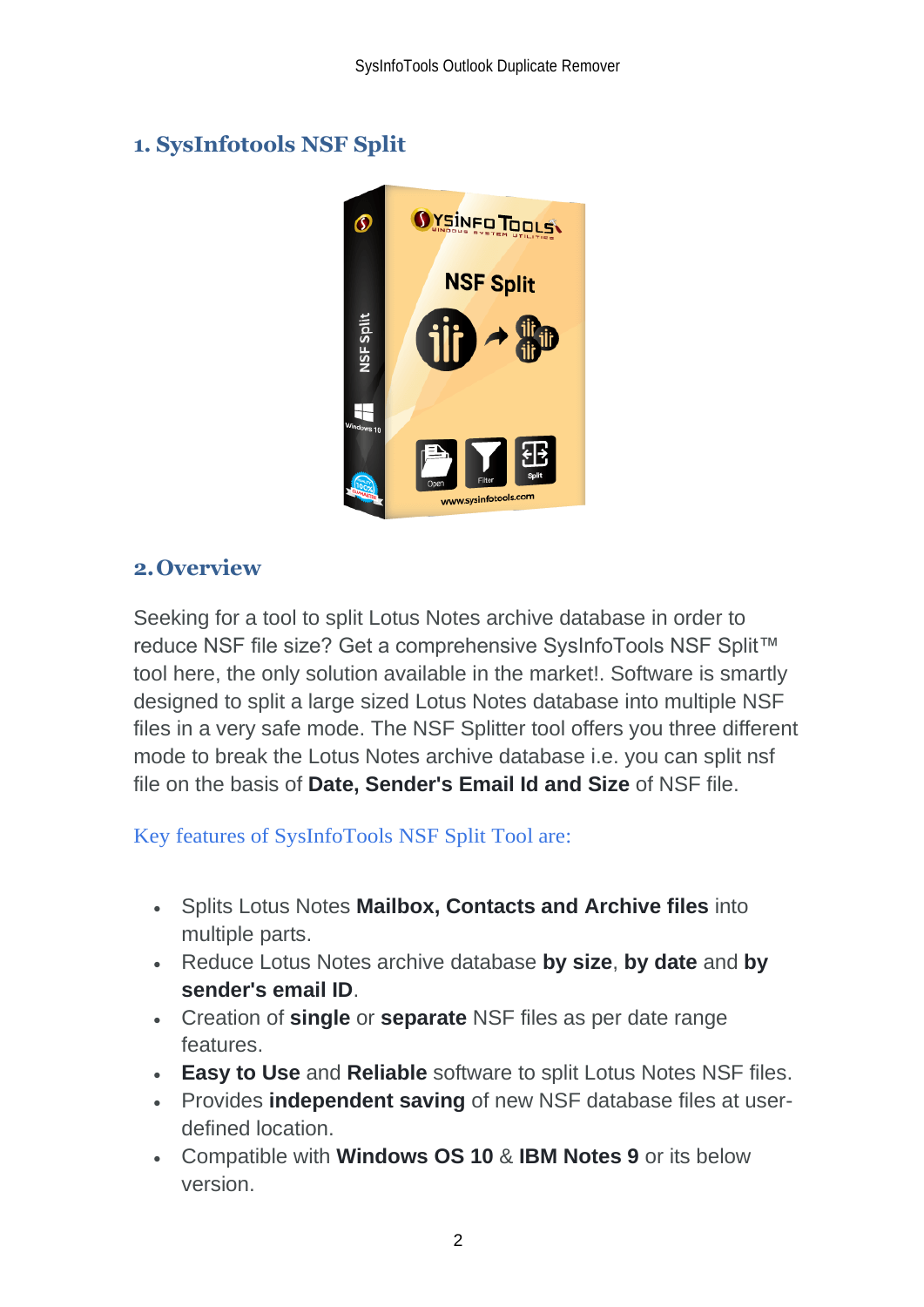• **[Free NSF Split](http://www.softpedia.com/get/Internet/E-mail/Mail-Utilities/SysInfoTools-NSF-Split.shtml)** software allows user to break first 25 emails of selected folder.

# <span id="page-3-0"></span>**3.Getting Started**

- [Installation Procedure\(](#page-3-1)See 3.1)
- □ [Order And Activation\(](#page-3-2)See 4.)

## <span id="page-3-1"></span>**Installation procedure**

To install **SysInfoTools NSF Split** Tool, follow the steps given below:

1. Download demo version of the software setup (executable file or .exe) from the page linked below:

<https://www.sysinfotools.com/recovery/split-nsf-files.php>

- 2. Double-click the setup to install the software onyour system.
- 3. Followthestepsonthesetupwizardtoinstallthesoftwareon your system.
- 4. After a successful completion, the setup wizard will pop-up the message of setup completion on your monitor screen.
- 5. Now click **Finish** to launch the software on your system.

**Note:**MicrosoftOutlookmustbeinstalledonyoursysteminorderto use **SysInfoTools NSF Split** Tool.

## <span id="page-3-2"></span>**4. Order and Activation**

- [How to Order](#page-3-3)(See4.1)
- **[How to Activate](#page-4-0) (See 4.2)**

## <span id="page-3-3"></span>**How to Order**

The software can be purchased by making online payments. Click on the link shown below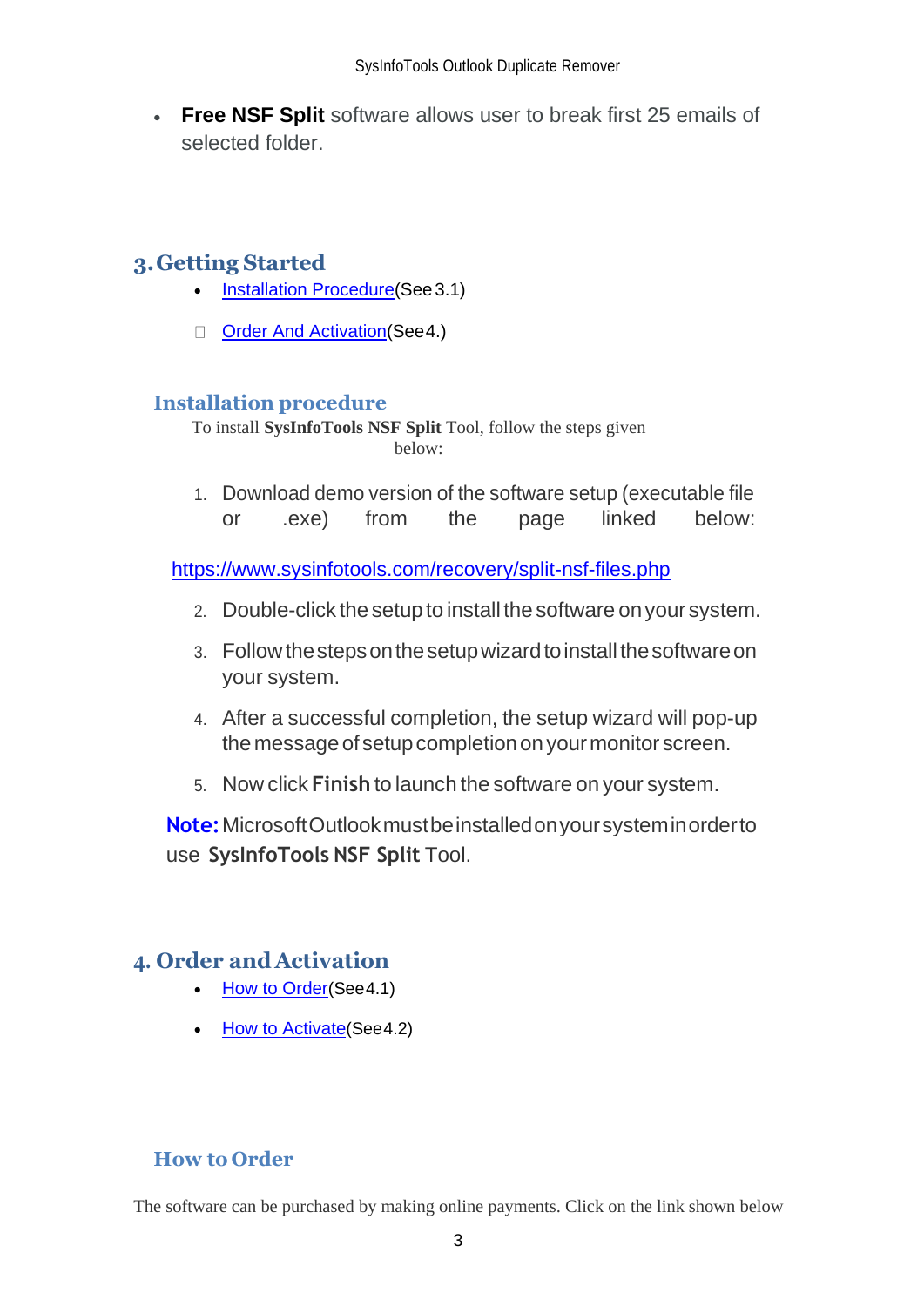to have a look at the pricing details and to place an order.

<https://www.sysinfotools.com/buynow/split-nsf-files.php>

Once the payment is received, an order number is sent to you via e-mail.

### <span id="page-4-0"></span>**How to Activate**

As you purchase the software, an Order Number is generated and provided to you. This order number has to be entered in the Registration window of the full version of NSF Split tool.

• Open **SysInfoTools NSF Split** software in your system, software registration dialog will pop-up on your screen to enter software authentication key.

| SysInfoTools Software Registration | × |
|------------------------------------|---|
| Authentication Code:               |   |
|                                    |   |
|                                    |   |
| I don't have authentication code   |   |
| Cancel<br>Activate<br><b>Help</b>  |   |

• Click the **"I don't have Authentication Code"** check box, following fields will be displayed in the registration dialog:

|                                  | SysInfoTools Software Registration | ×        |
|----------------------------------|------------------------------------|----------|
| Email Address:                   |                                    |          |
| Order Number:                    |                                    |          |
| Path to save file:               | C:\Users\SAM\Desktop               | $\cdots$ |
| I don't have authentication code |                                    |          |
| Get Authenticatication Code      | Help<br>Cancel                     |          |

**Email Address:** In this field, you need to enter your email address, which you have used to register **NSF Split** software.

**Order Number:** In this field, you need to enter the Order Number which has been provided to you at the time of purchasing the software.

**Path to save the file:** Select the path where you want to save the .info file which is generated after clicking on **"Get Authentication Code"**, by default **.info** file will saved on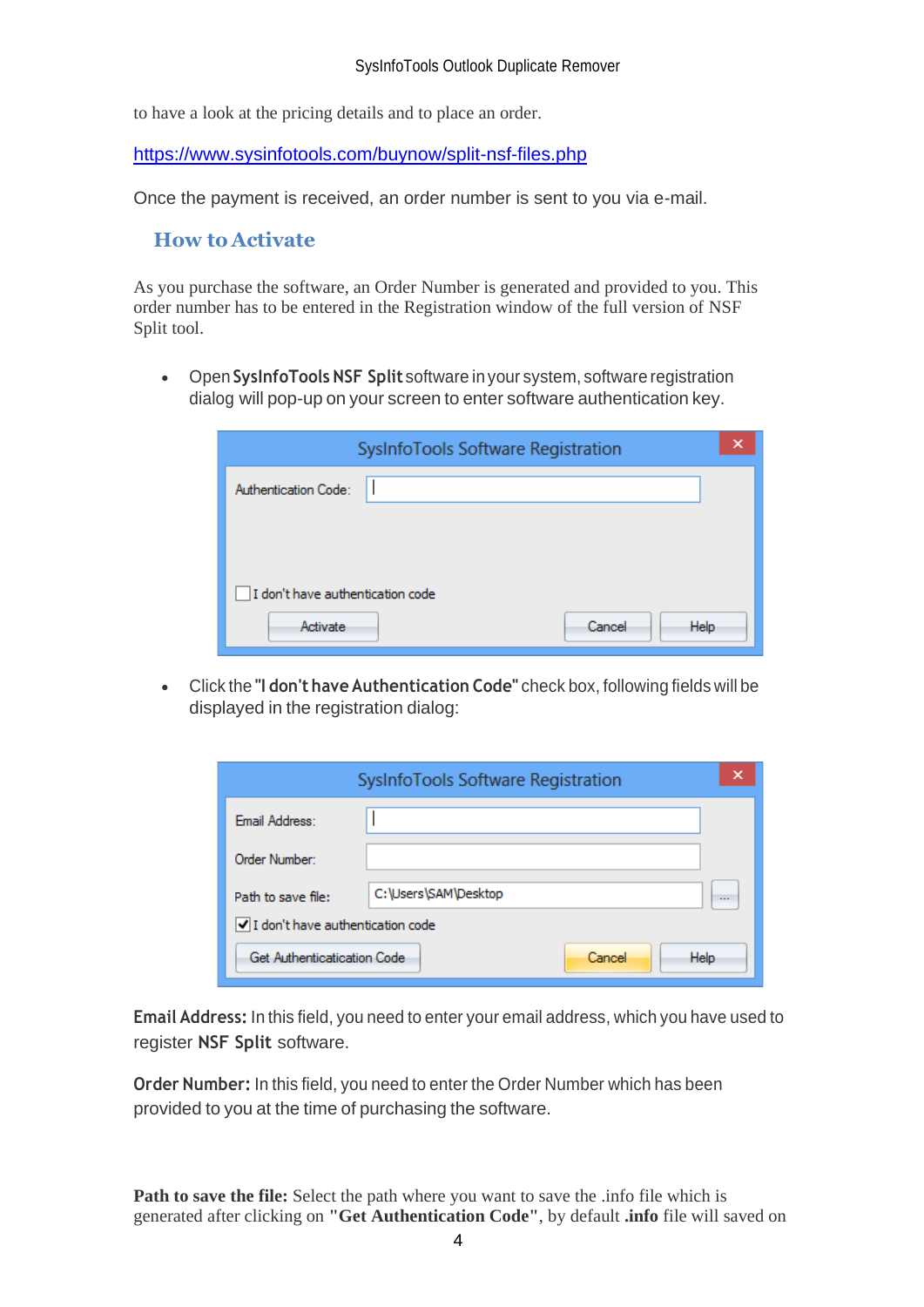desktop of your system.

Send this **.info file** generated by the software at [sales@sysinfotools.com,](mailto:sales@sysinfotools.com) after getting **.info** file sales department will send you software activation key within a couple of minutes.

**For any software related queries email at:** [support@sysinfotools.com](mailto:support@sysinfotools.com)

# <span id="page-5-0"></span>**5. Using SysInfoTools NSF Split**

- [Understanding](#page-5-1) the User Interface (See 5.1)
- [Button Used](#page-5-2)(See 5.2)
- How to Use the [NSF Split?](#page-6-0) (See 5.3)

## <span id="page-5-1"></span>**Understanding the UserInterface**

<span id="page-5-2"></span>

| <b>O</b> YSINFO TOOLS<br><b>Split Single NSF Split™</b><br>Split Single NSF database into Multiple NSF Files | coo.<br>$\n  Im\n$ |       |
|--------------------------------------------------------------------------------------------------------------|--------------------|-------|
|                                                                                                              |                    |       |
| Select NSF File to Split                                                                                     |                    | 257   |
|                                                                                                              |                    |       |
|                                                                                                              |                    |       |
| <b>O</b> Help                                                                                                | Next               | Close |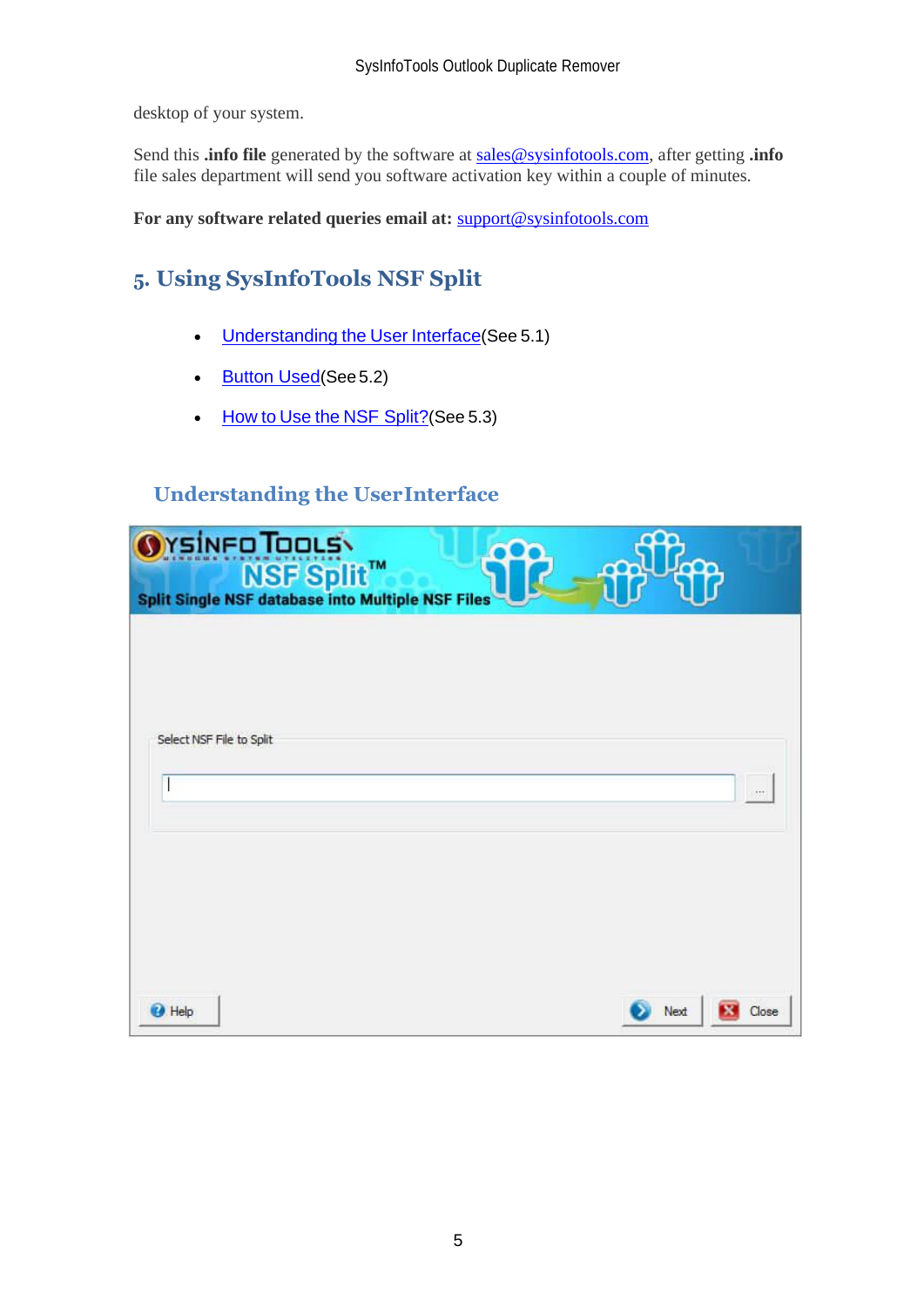# <span id="page-6-0"></span>**How to use NSF Split Tool**

**Step 1:** Install and run SysInfoTools NSF Split Tool on your system and click on Browse button.

|                          | <b>O</b> YSINFO TOOLS<br>Split Single NSF database into Multiple NSF Files |  | കി | $E_{\rm{cap}}$ |       |
|--------------------------|----------------------------------------------------------------------------|--|----|----------------|-------|
|                          |                                                                            |  |    |                |       |
| Select NSF File to Split |                                                                            |  |    |                |       |
|                          |                                                                            |  |    |                |       |
|                          |                                                                            |  |    |                |       |
| <b>O</b> Help            |                                                                            |  |    | Next           | Close |

| Fest Files                                                 |            |                              | $= 44$ | Search Test Files  | ٩                |
|------------------------------------------------------------|------------|------------------------------|--------|--------------------|------------------|
| Organize -                                                 | New folder |                              |        | 胜<br>×             | $\bullet$        |
| Favorites                                                  |            | A<br>Name                    |        | Date modified      | Type             |
| Desktop                                                    |            | (iii) Test File (1).nsf      |        | 12/11/2015 3:49 PM | <b>IBM</b> Lotus |
| Recent Places                                              |            | Test File (2).nsf            |        | 12/7/2015 3:52 PM  | <b>IBM Lotus</b> |
| <b>C</b> OneDrive                                          | Ε          | Test File (3).nsf<br>GH.     |        | 12/11/2015 1:02 PM | <b>IBM</b> Lotus |
| <b>Downloads</b>                                           |            | Test File (4).nsf            |        | 12/7/2015 3:48 PM  | <b>IBM Lotus</b> |
| Libraries<br>Documents<br>Music<br>Pictures<br>Videos<br>H |            |                              |        |                    |                  |
| Computer<br>$m + 1$                                        |            | $\overline{4}$               | III    |                    | ۴                |
|                                                            |            | File name: Test File (1).nsf |        |                    |                  |

**Step 2:** Choose the NSF Database file from the list to split and hit a click on Open button.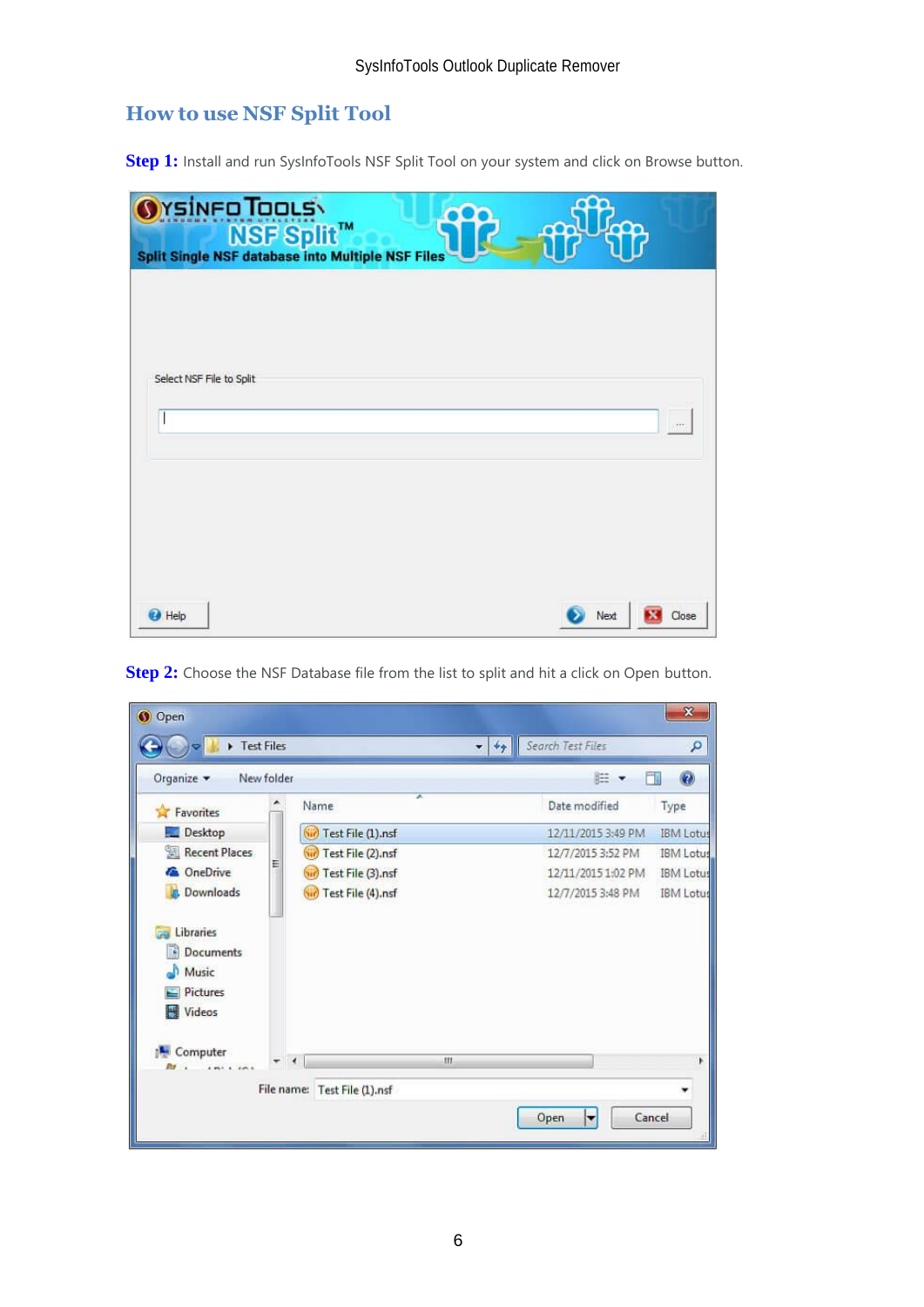| <b>O</b> rsineo Tools<br>NSF Split™<br>Split Single NSF database into Multiple NSF Files |                                                   |  |      |           |
|------------------------------------------------------------------------------------------|---------------------------------------------------|--|------|-----------|
|                                                                                          |                                                   |  |      |           |
| Select NSF File to Split                                                                 | C:\Users\Sam\Desktop\Test Files\Test File (1).nsf |  |      |           |
|                                                                                          |                                                   |  |      | 1000<br>: |
|                                                                                          |                                                   |  |      |           |
| <b>B</b> Help                                                                            |                                                   |  | Next | Close     |

**Step 3:** The selected NSF file will be displayed in the editbox. Click Next to proceed.

**Step 4:** The tool is processing all the mailbox folders. Wait for its completion.

| Orsinen Tools                                            |                       |
|----------------------------------------------------------|-----------------------|
| <b>Split Single NSF database into Multiple NSF Files</b> |                       |
|                                                          |                       |
|                                                          |                       |
| Selected NSF File Information                            |                       |
| NSF File Name:                                           |                       |
| NSF File Size(Bytes):                                    |                       |
| <b>Total Mails:</b>                                      |                       |
| Processing Folders                                       |                       |
|                                                          |                       |
|                                                          |                       |
| Help                                                     | Back<br>Next<br>Close |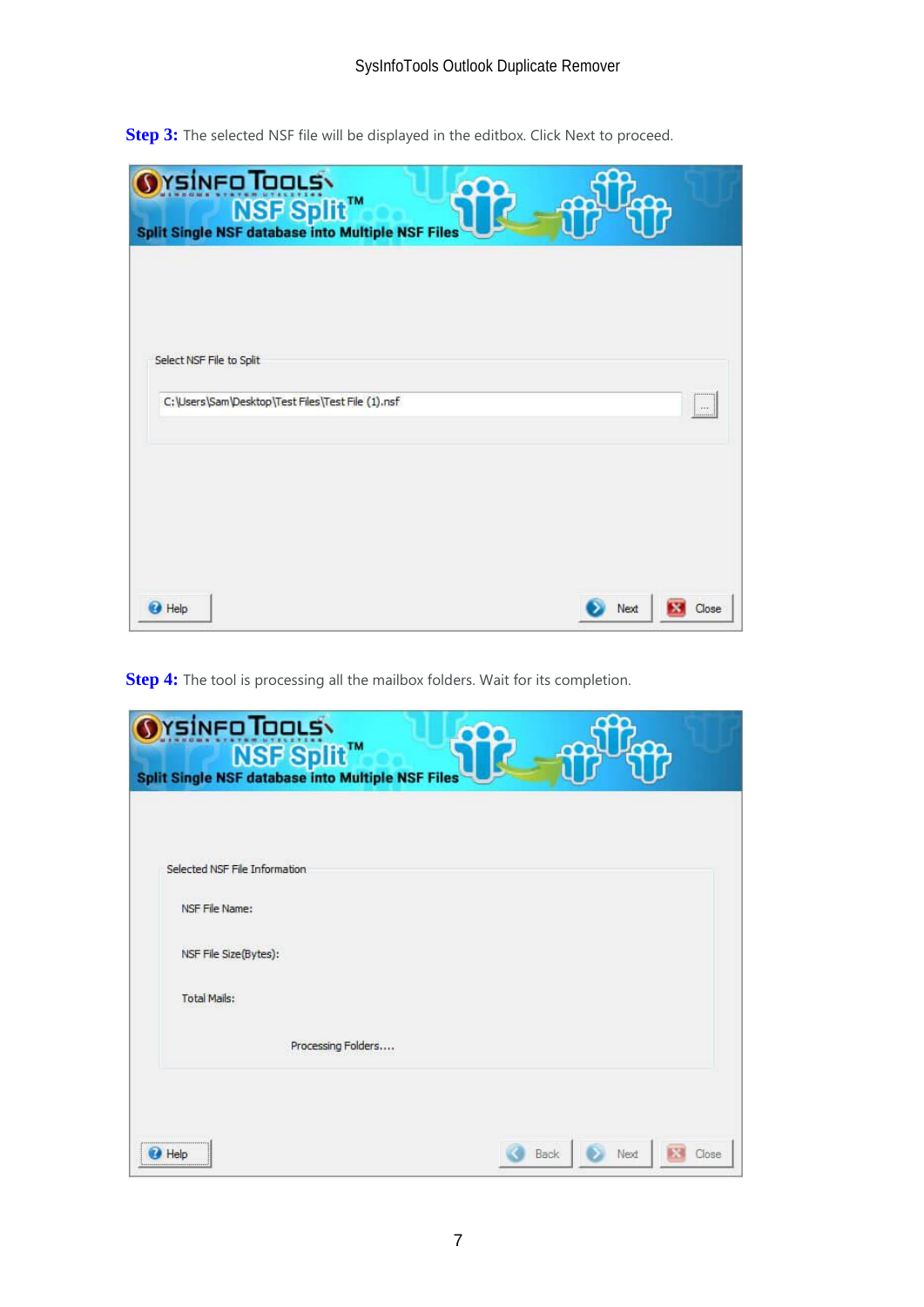#### SysInfoTools Outlook Duplicate Remover

**Step 5:** The no. of total mails present and other file information will be shown. Click Next to continue.

| C: \Users \Sam \Desktop \Test Files \Test File (1).nsf |
|--------------------------------------------------------|
|                                                        |
|                                                        |
|                                                        |
|                                                        |

**Step 6:** Entire NSF Database will be shown in a tree structure. Now, from the options given, choose the split option accordingly.

| Selected NSF File Structure:                                                                             | Select split option for selected NSF file:             |
|----------------------------------------------------------------------------------------------------------|--------------------------------------------------------|
| Vir Test File (1).nsf<br>(Group Calendars)<br>$\sqrt{Rules}$                                             | Split NSF file by size                                 |
| $\sqrt{5}$ (SAlarms)<br>$\sqrt{SByCategory}$<br>$\sqrt{3}$ (sDrafts)<br>$\sqrt{5}$ (sInbox-Categorized1) | Ξ<br>Split NSF File by date                            |
| $\sqrt{5}$ (SInbox)<br>$J$ (\$JunkMail)<br>V (SMeetings)<br>$\sqrt{5}$ (ssent)                           | Split NSF file by sender email id                      |
| $\sqrt{5}$ (\$ToDo)<br>$\sqrt{5}$ (STrash)<br>V & (SMAPIUseContacts)<br>Drafts)                          | Create single NSF file for selected folders            |
| $\sqrt{Sent}$<br>Vladimira. Vavrova<br><b>Deleted Items</b><br>v                                         | Create seprate NSF file for every selected folder<br>۰ |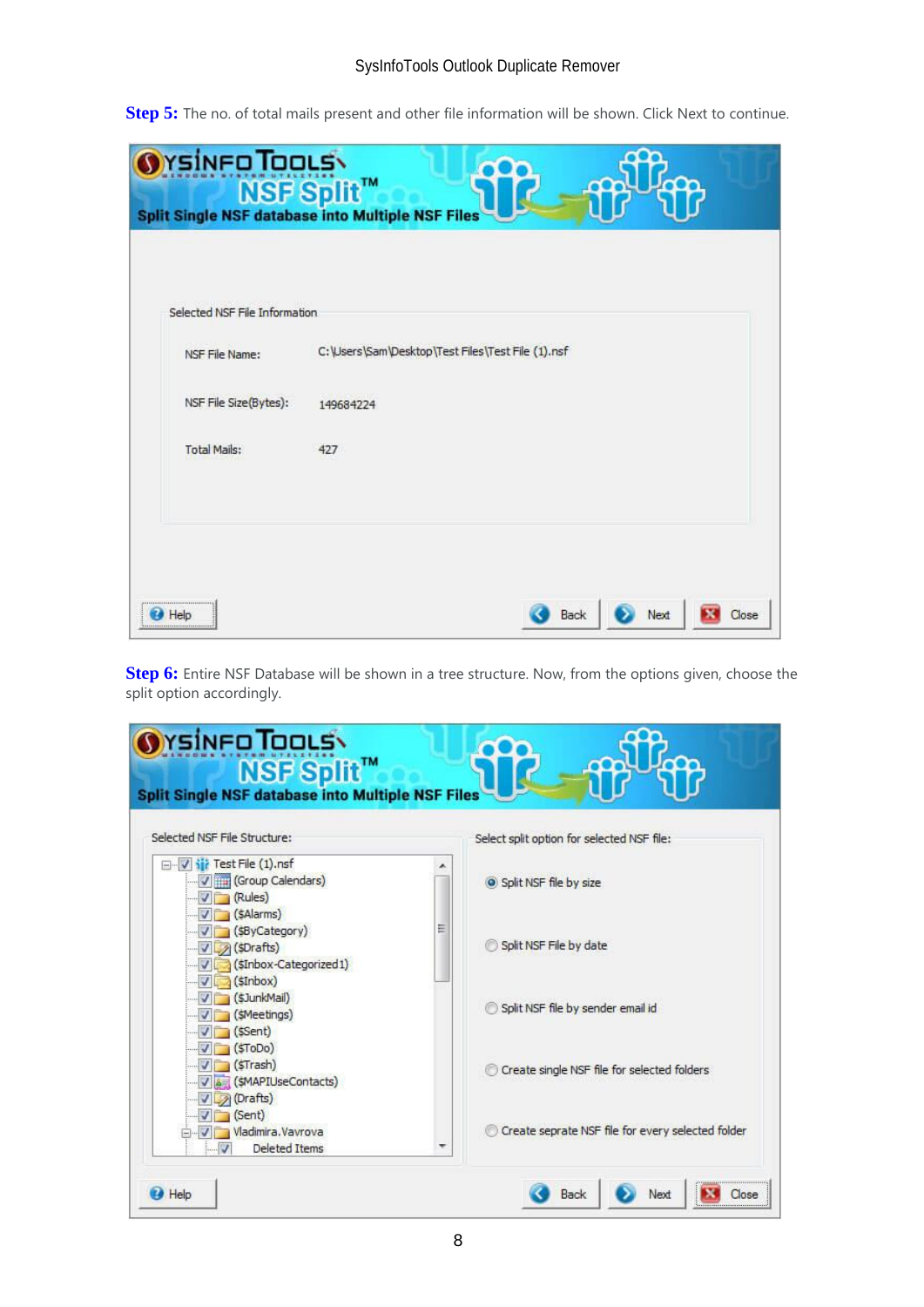### SysInfoTools Outlook Duplicate Remover

Suppose if you have chosen **Split NSF Files by size**, the screen will be displayed like this. Also, you need to enter the file size.

| Enter NSF file size to split the selected NSF file      | <b>Split Single NSF database into Multiple NSF Files</b> |  |          |
|---------------------------------------------------------|----------------------------------------------------------|--|----------|
| Enter NSF file size:                                    | MB                                                       |  |          |
| Select directory path to save output NSF file(s)        |                                                          |  |          |
| Log Details                                             |                                                          |  | $\cdots$ |
| Click Split NSF File to continue the splitting process. |                                                          |  |          |
|                                                         |                                                          |  |          |
|                                                         |                                                          |  |          |
|                                                         |                                                          |  |          |

If you select **Split NSF file by Date**, the screen will somewhat be like this. You need to select Date and Timer range also.

| • Predefined time period         | Select date and time range to split selected NSF File |                           |           |            |    |               |
|----------------------------------|-------------------------------------------------------|---------------------------|-----------|------------|----|---------------|
| All Time                         |                                                       |                           |           |            |    |               |
| Start Date:<br><b>Start Date</b> | Define time period manually<br>12/11/2015             | $\Box$<br><b>End Date</b> | End Date: | 12/11/2015 | a- |               |
|                                  |                                                       |                           |           |            |    | Add<br>Remove |
|                                  |                                                       |                           |           |            |    |               |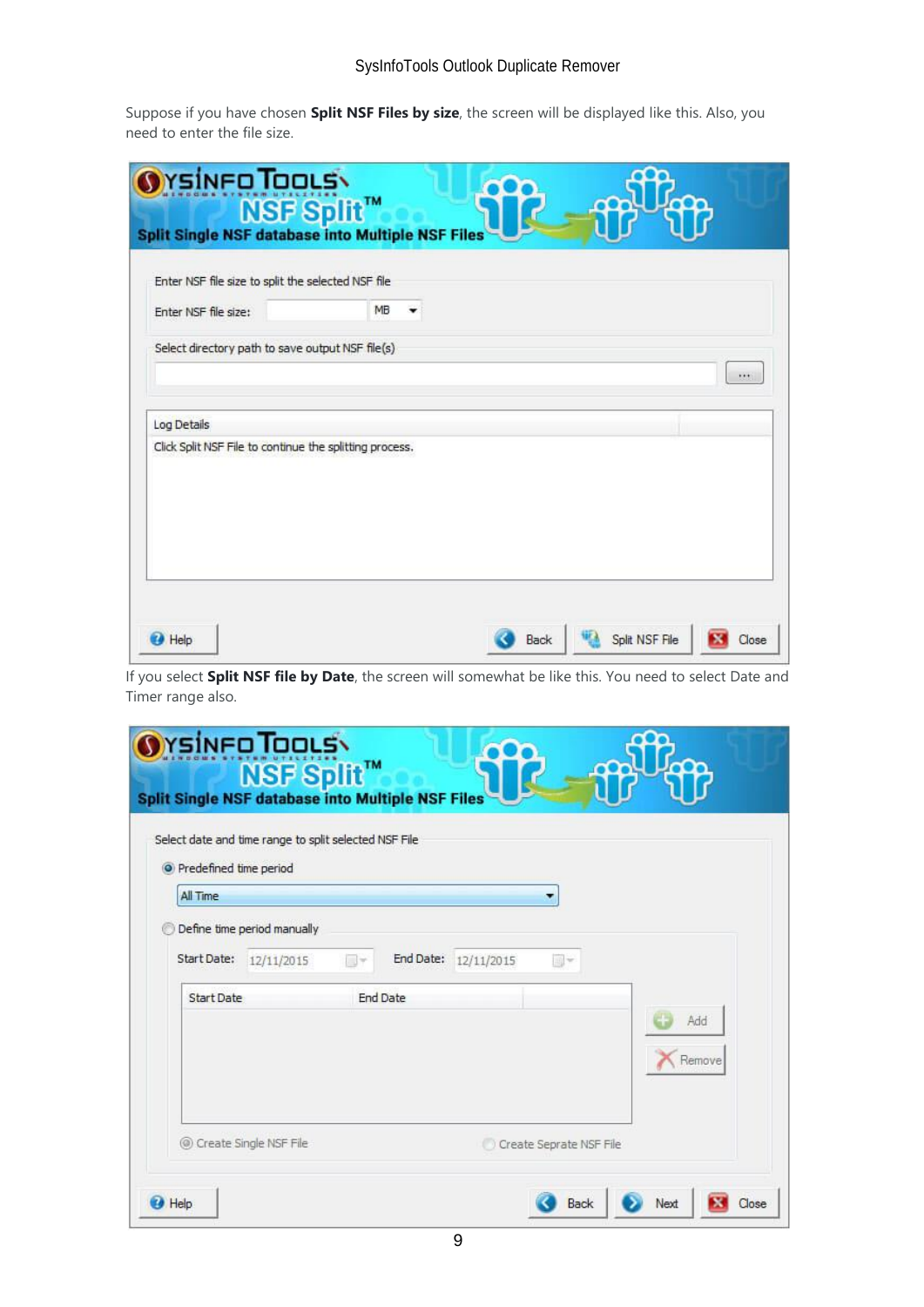If you wish to **split NSF file by sender email ID**, the following screen will be shown. You need to select the sender's' email ID to split the NSF file.

| Sender Email Address<br>⊽                                                                         |  |  |
|---------------------------------------------------------------------------------------------------|--|--|
| Azad, Candace <th></th> <th></th>                                                                 |  |  |
| Corporate Communications - Middlebury, CT V                                                       |  |  |
| "Corporate Communications - Middlebury, CT" <corpcomm@chemtura.com><br/>V</corpcomm@chemtura.com> |  |  |
| "info@pytelgranuli.cz" <info@pytelgranuli.cz></info@pytelgranuli.cz>                              |  |  |
| Česká pošta <ceskaposta@cpost.cz><br/>V</ceskaposta@cpost.cz>                                     |  |  |
| Diana.Reyes@AgripharCropSolutions.com<br>v                                                        |  |  |
| LinkedIn <messages-noreply@linkedin.com></messages-noreply@linkedin.com>                          |  |  |
| Candace.Azad@AgripharCropSolutions.com<br>$\overline{\mathsf{v}}$                                 |  |  |
| Jiří Spěváček <jiri,spevacek@seznam.cz></jiri,spevacek@seznam.cz>                                 |  |  |
| Global Ethics & Compliance <ethics@chemtura.com></ethics@chemtura.com>                            |  |  |
| Camillo, Campa@AgripharCropSolutions.com                                                          |  |  |
|                                                                                                   |  |  |
|                                                                                                   |  |  |

**Step 7:** Let us suppose you have chosen Split NSF file by size, you'll have to enter a file size in which you wish to split the equal multiple files. Also, browse a location to save the output NSF files.

| Enter NSF file size to split the selected NSF file      |    |  |          |
|---------------------------------------------------------|----|--|----------|
| Enter NSF file size:                                    | MB |  |          |
| Select directory path to save output NSF file(s)        |    |  |          |
|                                                         |    |  | $\cdots$ |
| Log Details                                             |    |  |          |
| Click Split NSF File to continue the splitting process. |    |  |          |
|                                                         |    |  |          |
|                                                         |    |  |          |
|                                                         |    |  |          |
|                                                         |    |  |          |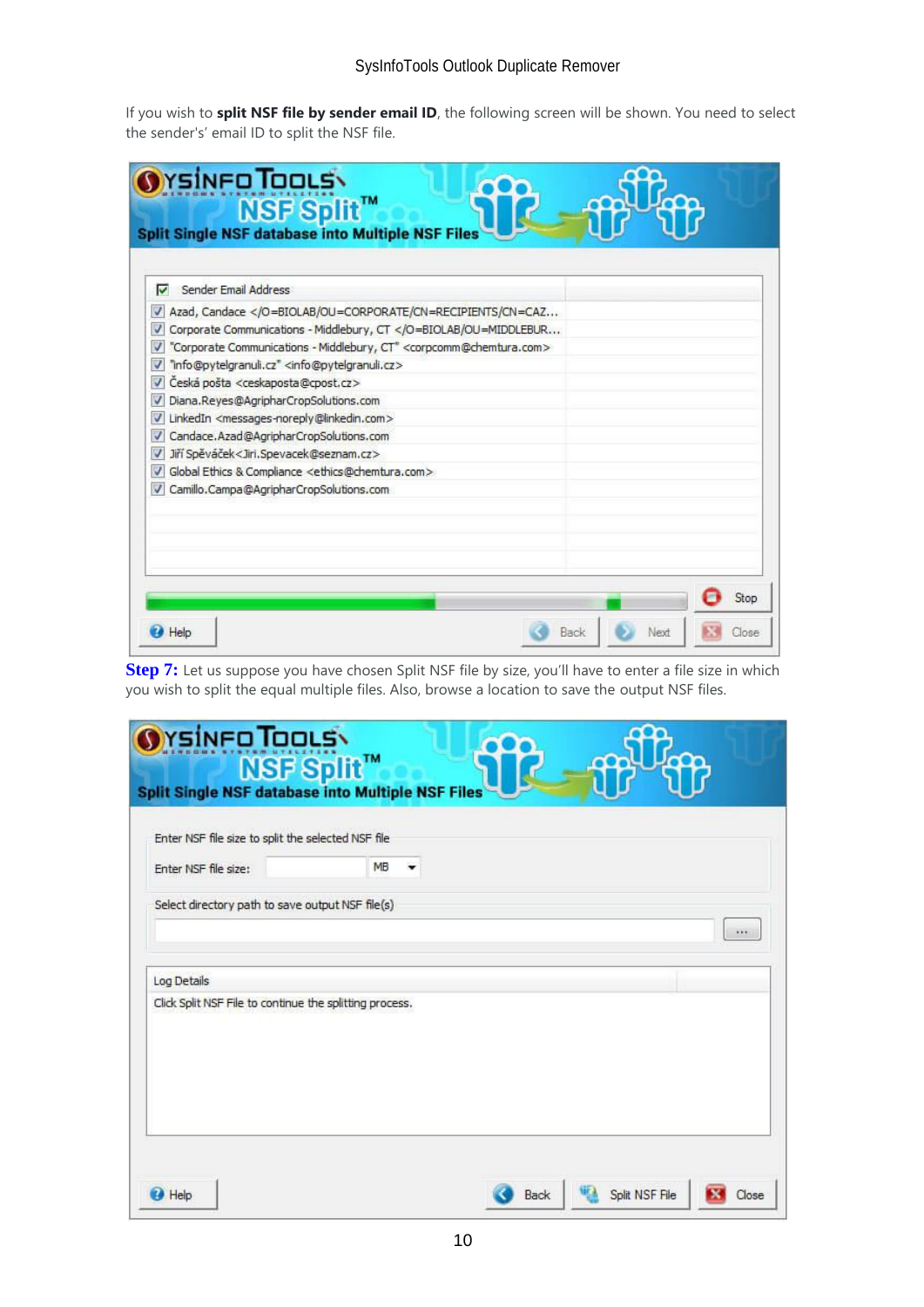**Step 8:** Select a location to specify it for the destination of resultant multiple NSF files and click OK to confirm the selection.

| Orsineo Toous<br>NSF Split™<br><b>Split Single NSF data</b><br>Enter NSF file size to split             | <b>Browse for Folder</b><br>Select Folder                                                                                         |            | ×      |                         |
|---------------------------------------------------------------------------------------------------------|-----------------------------------------------------------------------------------------------------------------------------------|------------|--------|-------------------------|
| 50<br>Enter NSF file size:<br>Select directory path to s<br>Log Details<br>Click Split NSF File to cont | Desktop<br><b>Network</b><br>Libraries<br>Music<br>Videos<br>Documents<br>Pictures<br>Recycle Bin<br>Control Panel<br>L. Computer |            | ۸<br>Ξ |                         |
| <b>O</b> Help                                                                                           |                                                                                                                                   | OK<br>Back | Cancel | Split NSF File<br>Close |

**Step 9:** The specified location will be listed in the editbox. Now, click on split NSF file to start the splitting process.

| Enter NSF file size:                                    | 50 | MB |  |     |
|---------------------------------------------------------|----|----|--|-----|
| Select directory path to save output NSF file(s)        |    |    |  |     |
| C:\Users\Sam\Desktop                                    |    |    |  | 111 |
|                                                         |    |    |  |     |
| Log Details                                             |    |    |  |     |
| Click Split NSF File to continue the splitting process. |    |    |  |     |
|                                                         |    |    |  |     |
|                                                         |    |    |  |     |
|                                                         |    |    |  |     |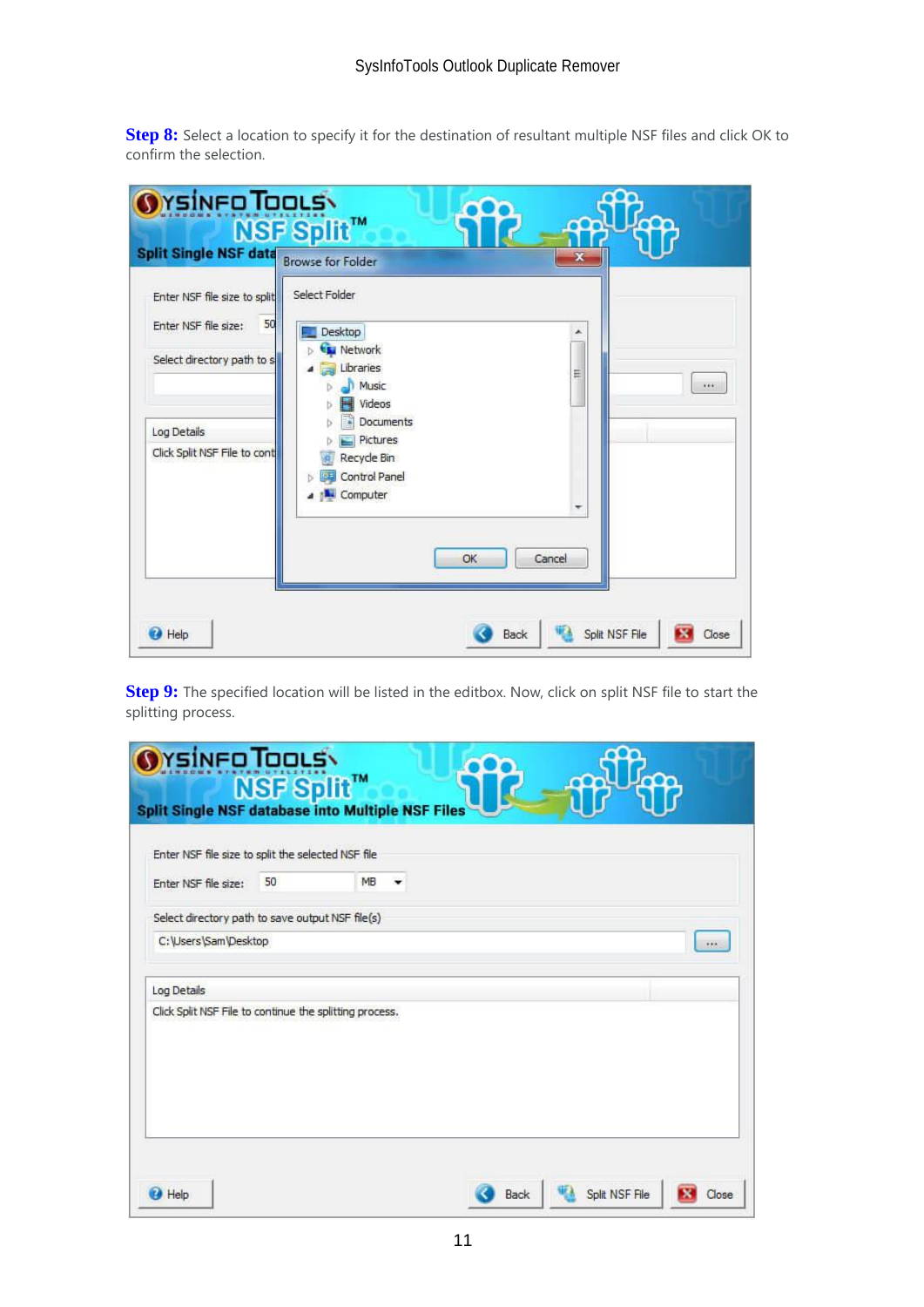|                                                                                                                    | rsinfo Tools\<br><b>NSF Split™</b> | <b>Split Single NSF database into Multiple NSF Files</b>                                                                                                                                                                                                                                                                                                                            |      |                |       |
|--------------------------------------------------------------------------------------------------------------------|------------------------------------|-------------------------------------------------------------------------------------------------------------------------------------------------------------------------------------------------------------------------------------------------------------------------------------------------------------------------------------------------------------------------------------|------|----------------|-------|
| Enter NSF file size to split the selected NSF file                                                                 |                                    |                                                                                                                                                                                                                                                                                                                                                                                     |      |                |       |
| Enter NSF file size:                                                                                               | 50                                 | MB                                                                                                                                                                                                                                                                                                                                                                                  |      |                |       |
| Select directory path to save output NSF file(s)                                                                   |                                    |                                                                                                                                                                                                                                                                                                                                                                                     |      |                |       |
| C: Users \Sam \Desktop                                                                                             |                                    |                                                                                                                                                                                                                                                                                                                                                                                     |      |                |       |
|                                                                                                                    |                                    |                                                                                                                                                                                                                                                                                                                                                                                     |      |                |       |
| Log Details<br>Processing Folder: (Group Calendars)<br>Processing Folder: (Rules)<br>Processing Folder: (\$Alarms) |                                    | Click Split NSF File to continue the splitting process.<br>Creating Database: C:\Users\Sam\Desktop\splitsizebased011-12-2015-17-24-52.nsf<br>Total Items Found: 0, Items Save: 0, Duplicate Items: 0, Items not save: 0<br>Total Items Found: 0, Items Save: 0, Duplicate Items: 0, Items not save: 0<br>Total Items Found: 0, Items Save: 0, Duplicate Items: 0, Items not save: 0 |      |                |       |
| Processing Folder: (\$ByCategory)                                                                                  |                                    | Total Items Found: 397, Items Save: 397, Duplicate Items: 0, Items not save: 0                                                                                                                                                                                                                                                                                                      |      |                |       |
|                                                                                                                    |                                    |                                                                                                                                                                                                                                                                                                                                                                                     |      |                | Stop  |
| $\bigcup$ Help                                                                                                     |                                    |                                                                                                                                                                                                                                                                                                                                                                                     | Back | Split NSF File | Close |

**Step 10:** The software is processing split operation on NSF file. Wait for its completion.

**Step 11:** The splitting process has been completed. Now, click OK.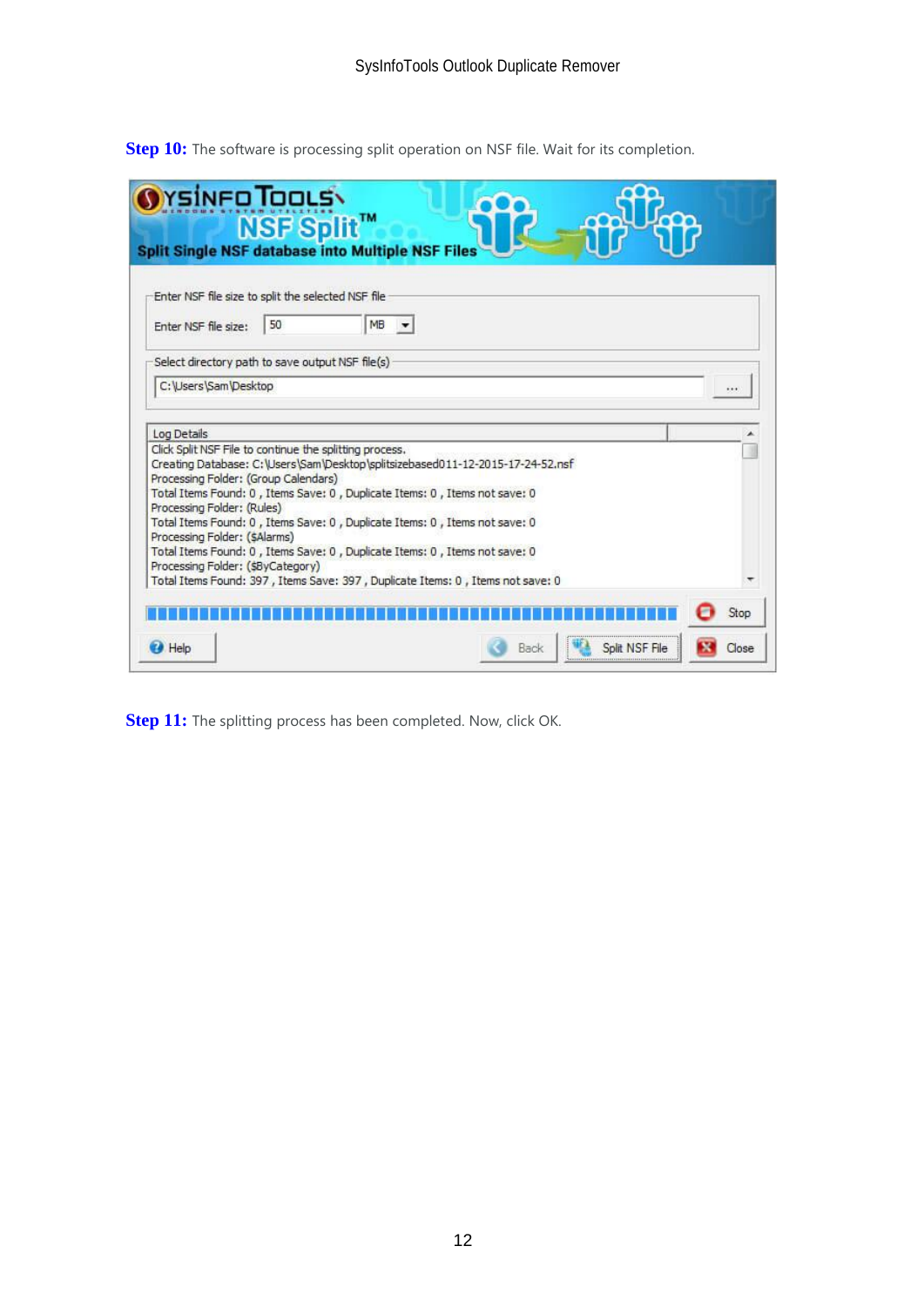### SysInfoTools Outlook Duplicate Remover

| <b>Split Single NSF database into Multiple NSF Files</b><br>Enter NSF file size to split the selected NSF file<br>50<br>Enter NSF file size:<br>Select director                              |                                   | MB |                                                                 |                |            |  |
|----------------------------------------------------------------------------------------------------------------------------------------------------------------------------------------------|-----------------------------------|----|-----------------------------------------------------------------|----------------|------------|--|
|                                                                                                                                                                                              |                                   |    |                                                                 |                |            |  |
| C:\Users\San                                                                                                                                                                                 | SysInfoTools NSF Split(Full) v1.0 |    |                                                                 | $\Sigma$       | $1.1 + 1.$ |  |
| Log Details<br>Click Split NSF<br><b>Creating Datab</b><br>Processing Fold<br><b>Total Items For</b>                                                                                         |                                   |    | Splitting process for selected file has been done successfully. |                |            |  |
| Processing Fold<br><b>Total Items For</b><br>Processing Folder . (smarms)<br>Total Items Found: 0, Items Save: 0, Duplicate Items: 0, Items not save: 0<br>Processing Folder: (\$ByCategory) |                                   |    |                                                                 | OK             |            |  |
| Total Items Found: 397, Items Save: 397, Duplicate Items: 0, Items not save: 0<br>Help Help                                                                                                  |                                   |    | Back                                                            | Split NSF File | Stop       |  |

**Step 12:** At last, click on Close button and further click Yes to exit the software.

| rsinfo Tools\<br><b>NSF Split™</b><br><b>Split Single NSF database into Multiple NSF Files</b> |                                                                                |  |
|------------------------------------------------------------------------------------------------|--------------------------------------------------------------------------------|--|
| Enter NSF file size to split the selected NSF file                                             |                                                                                |  |
| 50<br>Enter NSF file size:                                                                     | MB                                                                             |  |
| Select directory path to save                                                                  | SysInfoTools NSF Split(Full) v1.0                                              |  |
| C:\Users\Sam\Desktop                                                                           |                                                                                |  |
|                                                                                                | Do you want to close application?                                              |  |
| Log Details                                                                                    |                                                                                |  |
| Click Split NSF File to continue<br>Creating Database: C: Users                                |                                                                                |  |
| Processing Folder: (Group Ca                                                                   | No<br><b>Yes</b>                                                               |  |
| Total Items Found: 0, Items<br>Processing Folder: (Rules)                                      |                                                                                |  |
|                                                                                                | Total Items Found: 0, Items Save: 0, Duplicate Items: 0, Items not save: 0     |  |
| Processing Folder: (SAlarms)                                                                   | Total Items Found: 0, Items Save: 0, Duplicate Items: 0, Items not save: 0     |  |
| Processing Folder: (\$ByCategory)                                                              |                                                                                |  |
|                                                                                                | Total Items Found: 397, Items Save: 397, Duplicate Items: 0, Items not save: 0 |  |
|                                                                                                |                                                                                |  |
|                                                                                                |                                                                                |  |
| <b>Help</b>                                                                                    | Split NSF File<br>Back                                                         |  |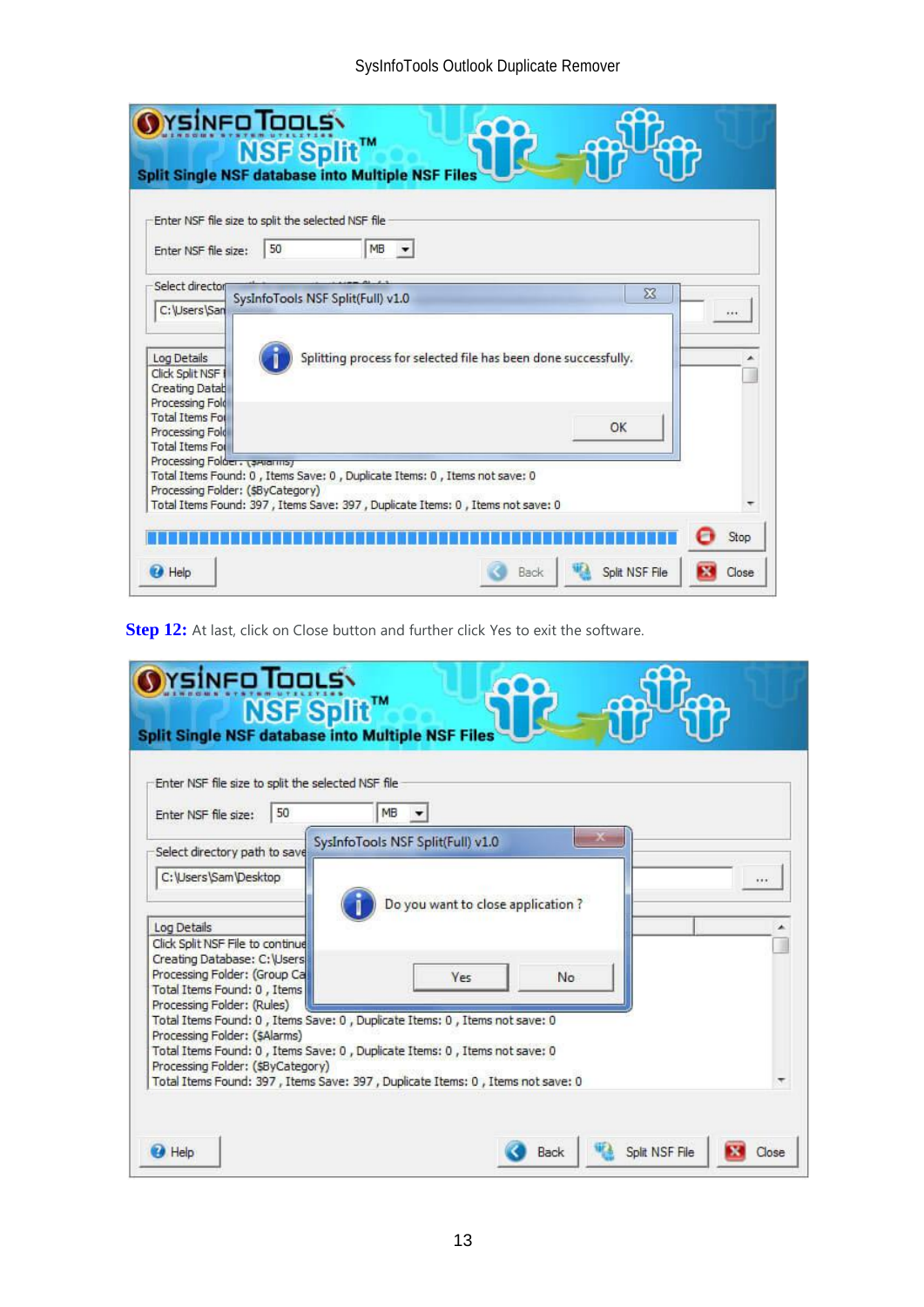# <span id="page-14-0"></span>**6. Uninstall theSoftware**

To uninstall the software from your system, you can use any of the two methods described below:

- **1.** Uninstall from **ControlPanel**
- **2.** Uninstall from **Windows Start menu**

#### **Uninstallfrom Control Panel:**

Touninstall**SysInfoToolsNSF Split** toolfromControlPanel,followthestepsshown below:

- Click the **Start Menu** > **Control Panel** and then double click the **Add or Remove Programs** icon.
- Select **SysInfoTools NSF Split** and click **Remove**.
- A warning message before un-installing the software will be displayed on the screen.

|                                                     | SysInfoTools NSF Split x86(Full) v4.0 Uninstall         |
|-----------------------------------------------------|---------------------------------------------------------|
| NSF Split x86(Full) v4.0 and all of its components? | Are you sure you want to completely remove SysInfoTools |
|                                                     | <br>No<br>Vec                                           |

• Click **'Yes'** to uninstall the software completely from your system.

### **Uninstall from Windows Start menu:**

To uninstall **SysInfoTools NSF Split**file from Windows Start menu, follow the steps shown below:

- Click the **Start** button from the Windows menu.
- Click**AllPrograms**>**SysInfoToolsNSF Split>UninstallSysInfoTools NSF Split**.
- A warning message before un-installingwill be displayed on the screen.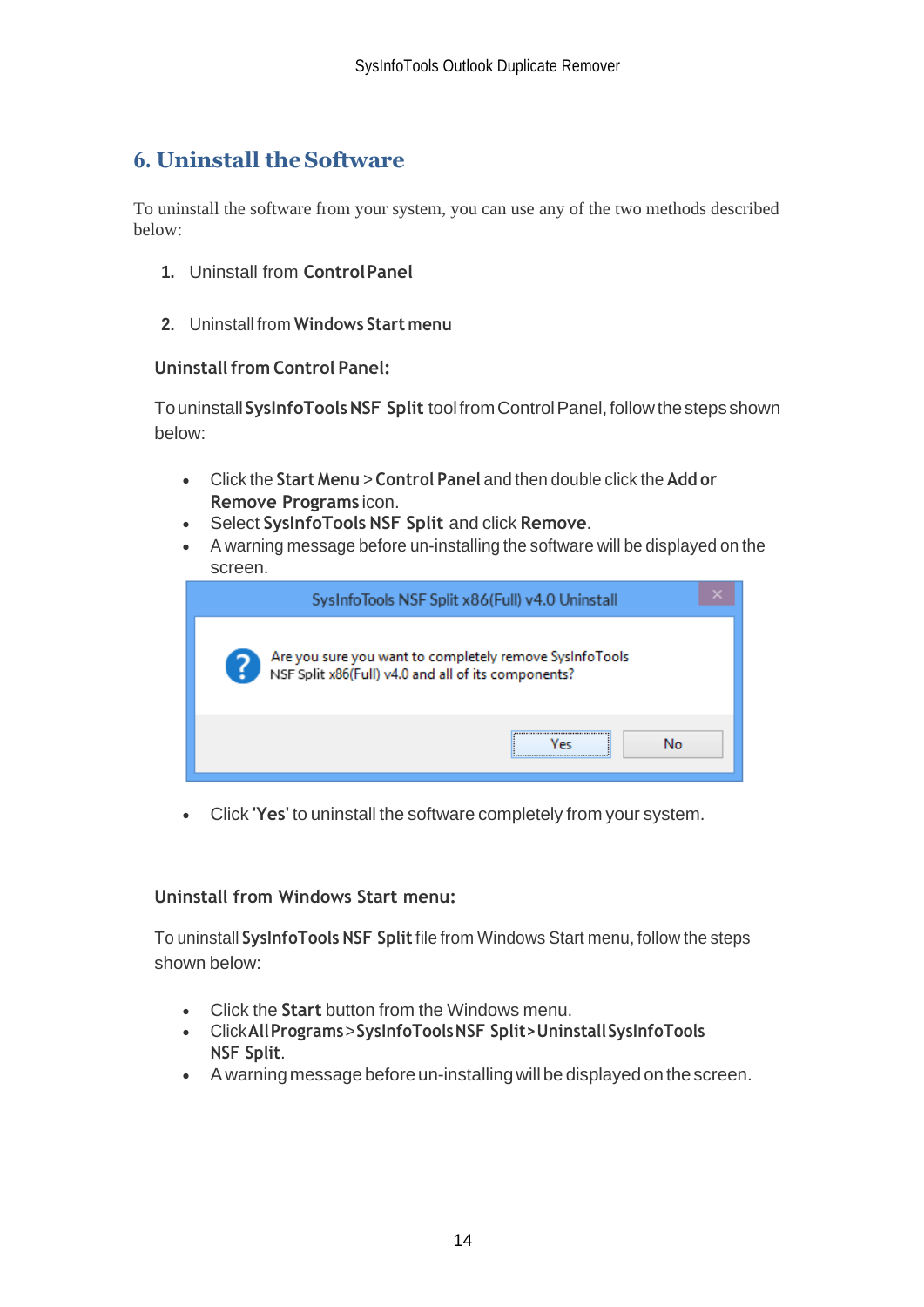

• Click **'Yes'** to uninstall the software completely from your system.

## <span id="page-15-0"></span>**7. Legal Notice**

[Copyright\(](#page-15-1)See 7.1)

- [Disclaimer](#page-15-2)(See 7.2)
- [Trademarks](#page-16-0)(See 7.3)
- [License Agreement](#page-16-1)(See7.4)

## <span id="page-15-1"></span>**Copyright**

SysInfoTools NSF Split software, accompanied user manual and documentation are copyright of SysInfoTools Data Recovery, with all rights reserved. Under the copyright laws, this user manual cannot be reproduced in any form without the Prior written permission of SysInfoTools. No Patent Liability is assumed, however, with respect to the use of the Information contained herein.

### <span id="page-15-2"></span>**Disclaimer**

The Information contained in this manual, including but not limited to any product specifications, is subject to change without notice. SysInfoTools Data Recovery Provides no warranty with regard to this manual or any other information contained herein and here by expressly disclaims any implied warranties of merchantability or fitness for any particular purpose with regard to any of the foregoing SysInfoTools Data Recovery assumes no liability for any damages incurred directly or indirectly from any technical or typographical errors or omissions contained herein or for discrepancies between the product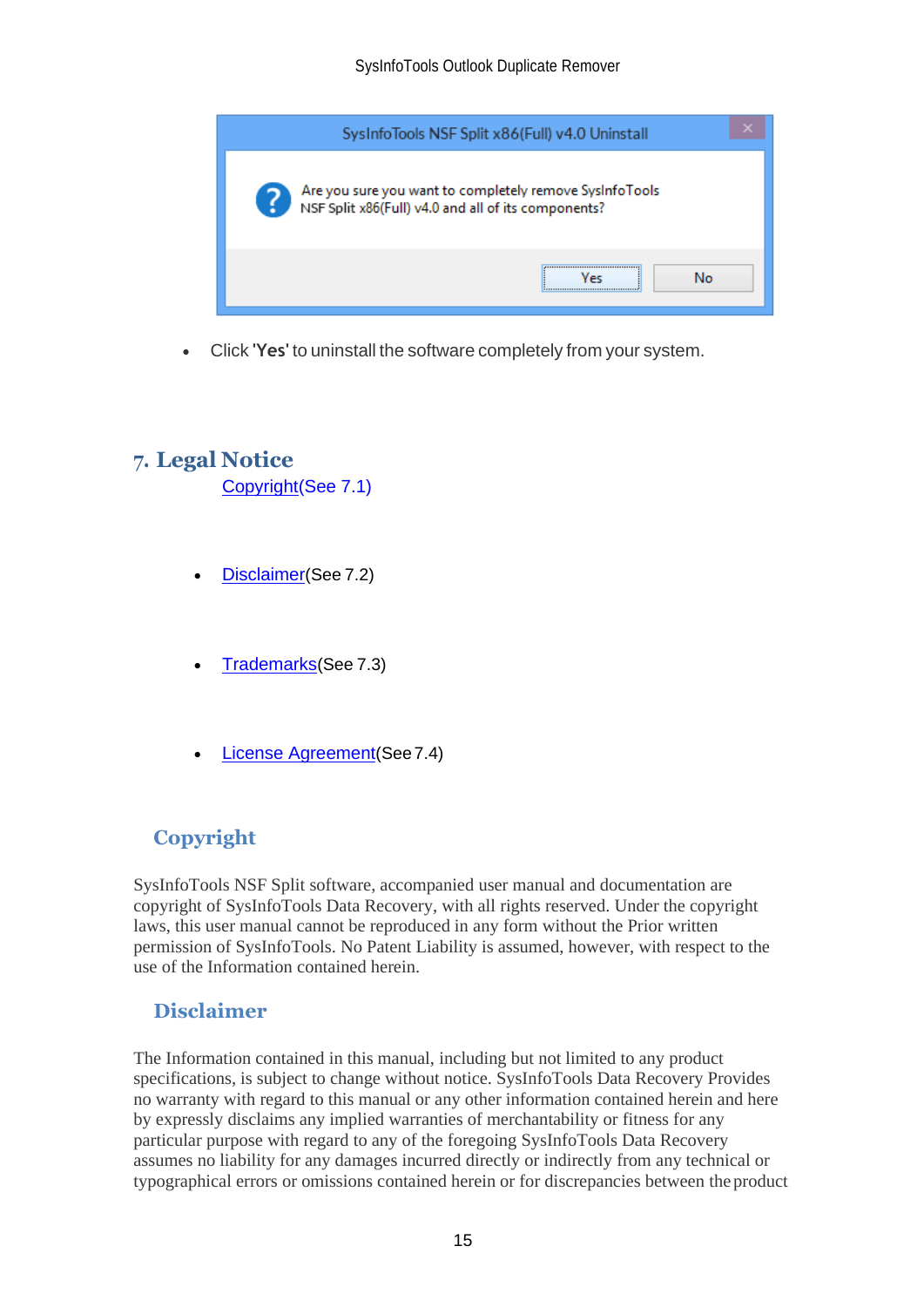and the manual. In no event shall SysInfoTools Data Recovery, be liable for any incidental, consequential special, or exemplary damages, whether based on tort, contract or otherwise, arising out of or in connection with this manual or any other information contained herein or the use there of.

## <span id="page-16-0"></span>**Trademarks**

SysInfoTools NSF Split Tool is a registered trademark of SysInfoTools Data Recovery.

Windows 2000, 2003, XP and Windows Vista are registered trademarks of Microsoft Corporation.

All other brands and product names are trademarks or registered trademarks of their respective companies.

### <span id="page-16-1"></span>**License Agreement**

SysInfoTools NSF Split Copyright by SysInfoTools Data Recovery.

#### Your Agreement to this License

You should carefully read the following terms and conditions before using, installing or distributing this software, unless you have a different license agreement signed by SysInfoTools Data Recovery.

If you do not agree to all of the terms and conditions of this License, then: do not copy, install, distribute or use any copy of SysInfoTools NSF Split with which this License is included, you may return the complete package unused without requesting an activation key, within 30 days after purchase, for a full refund of your payment.

The terms and conditions of this License describe the permitted use and users of each Licensed Copy of SysInfoTools NSF Split. For purposes of this License, if you have a valid single-copy license, you have the right to use a single Licensed Copy of SysInfoTools NSF Split; if you or your organization has a valid multi-user license, then you or your organization have/has the right to use up to a number of Licensed Copies of SysInfoTools NSF Split equal to the number of copies indicated in the documents issued by SysInfoTools when granting the license.

### Scope of the License

Each Licensed Copy of SysInfoTools NSF Split may either be used by a single person or used non-simultaneously by multiple people who use the software personally installed on a single workstation. This is not a concurrent user license. All rights of any kind in SysInfoTools NSF Split, which are not expressly granted in this License, are entirely and exclusively reserved to and by SysInfoTools. You may not rent, lease, modify, translate, reverse engineer, decompile, disassemble, or create derivative works based on, SysInfoTools NSF Split, nor permit anyone else to do so. You may not make access to SysInfoTools NSF Split available to others in connection with a service bureau, application service provider, or similar business, nor permit anyone else to do so.

### Warranty Disclaimers and Liability Limitations

SysInfoTools NSF Split, and any and all accompanying software, data and materials, are distributed and provided AS-IT-IS and with no warranties of any kind, whether expressed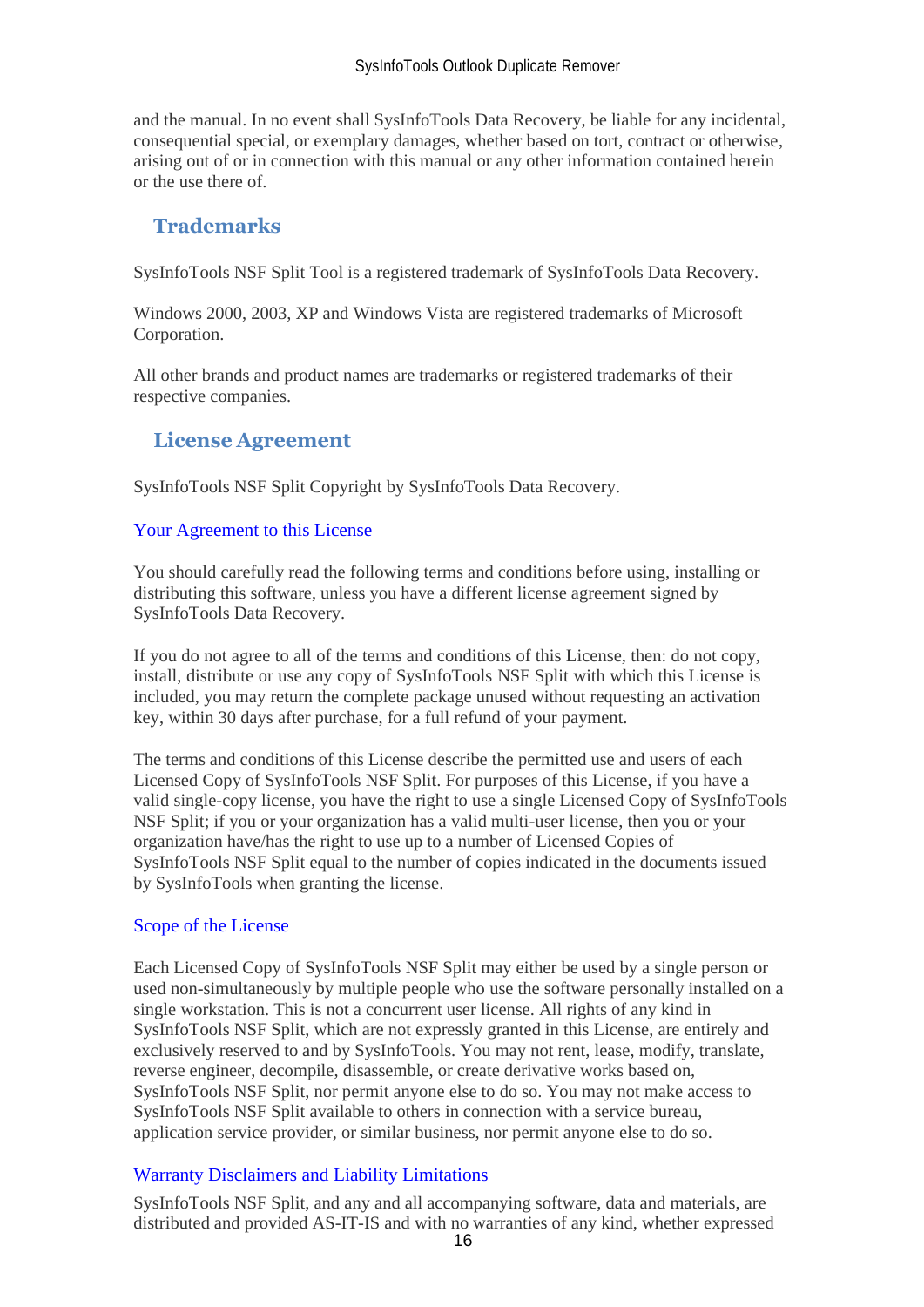or implied. In particular, there is no warranty for the quality of data recovered. You acknowledge that good data processing procedure dictates that any program, including SysInfoTools NSF Split, must be thoroughly tested with non-critical data before there is any reliance on it, and you hereby assume the entire risk of all use of the copies of SysInfoTools NSF Split covered by this License. This disclaimer of warranty constitutes an essential part of this License.

In addition, in no event does SysInfoTools authorize you or anyone else to use SysInfoTools NSF Split in applications or systems where SysInfoTools NSF Split failure to perform can reasonably be expected to result in a significant physical injury, or in loss of life. Any such use is entirely at your own risk, and you agree to hold SysInfoTools harmless from all claims or losses relating to such unauthorized use. You agree to hold SysInfoTools Data Recovery harmless from any and all claims or losses relating to such unauthorized use.

# <span id="page-17-0"></span>**8. Technical Support**

We provide 24/7 online support to solve customer's queries. We have highly skilled and expert support team, who makes use of modernized communication devices, thereby achieving maximum efficiency and an exceptional response time.

# <span id="page-17-1"></span>**9. About SysInfoTools**

Since several years, SysInfoTools has evolved as one of the trusted names in the field of Data Recovery of the different types of files. The main aim of our organization is to provide the best possible solution to our customers so that our customers can recover their data and relief them from the frustration of data loss. We aim at providing values to our customers and try to satisfy them in every possible way. Customer satisfaction is prime reward for our organization.

SysInfoTools provides a wide range of software for different types of corrupt files recovery and repair for corrupt zip files, MS BKF files, Open Office files (Base files, Impress files, Draw files, Calc files, Math files and Writer files), MS Office 2007 files (MS Word files, MS PowerPoint files and MS Excel files). SysInfoTools also provides software for corrupt PST files of MS Outlook and DBX files of Outlook Express. In addition, we have more recovery software which are available for crashed hard disk recovery and repair like software for FAT recovery and NTFS recovery. In future, we are going to expand our operations to offer more software for different types of corrupt files, Database, Email migration, Desktop utilities, Network management and many more which will help our customers to recover their valuable data.

The hard drives data recovery software provided by our organization ensures safe and accurate data recovery from the hard drive. It does not modify the existing content of the hard drive and make the fresh copy of the recovered data. Hard drives data recovery software are useful in situation when there is an accidental deletion of files, which are deleted due to virus attacks, disk formatting and software malfunctioning.